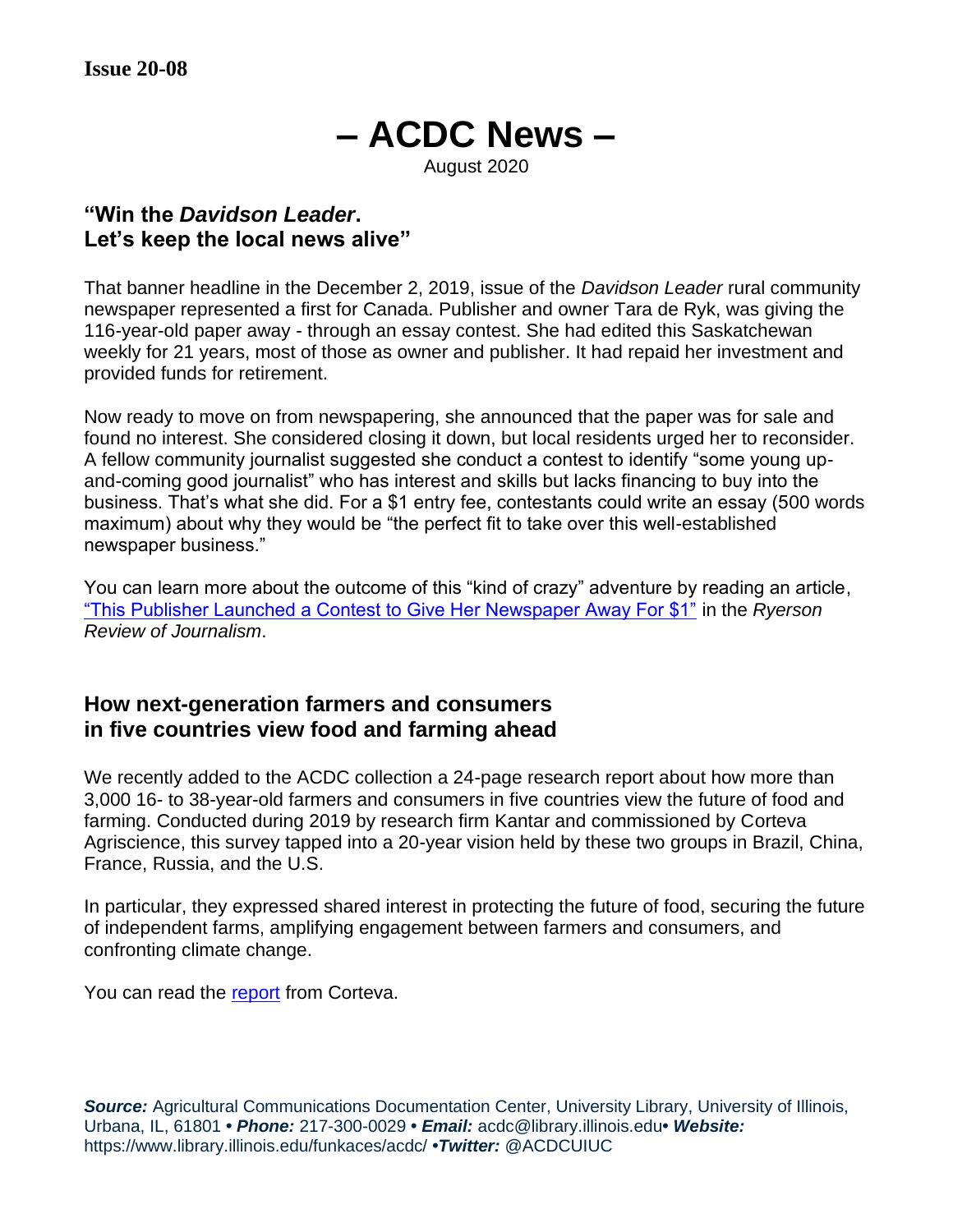## **Climate change in the American mind**

That title identifies a 2019 survey report from the Yale University Program on Climate Change Communication and George Mason University Center for Climate Change Communication. It provided findings from a nationally representative survey involving 1,291 U.S. adults during March 29-April 8, 2019.

An executive summary of this 71-page report highlighted 17 aspects of responses in terms of existence, risks, causes, levels of concern, interactions about, information sources used, and local implications.

You can read the ["Climate Change In the American Mind"](https://climatecommunication.yale.edu/wp-content/uploads/2019/06/Climate_Change_American_Mind_April_2019c.pdf) from the Yale University Program on Climate Change Communication and George Mason University Center for Climate Change Communication.

## **Teaching environmental reporting - "a daunting undertaking"**

That's how University of Colorado researchers Richard Stevens and Deserai Crow introduced their research report about teaching journalism students how to report on complex topics like science and the environment. After examining contemporary literature, they engaged 120 journalism class members in a strategy that combined visual representations of abstract concepts, media texts, and interactions by blogging and discussion. They found that students improved dramatically in their grasp of scientific data, critical analysis, and applications of theoretical frameworks to questions.

You can read their article, ["Teaching Millennials to engage THE environment instead of THEIR](https://sciencepolicy.colorado.edu/admin/publication_files/2016.08.pdf)  [environment: A pedagogical analysis"](https://sciencepolicy.colorado.edu/admin/publication_files/2016.08.pdf) in *Applied Environmental Education and Communication*.

#### **Fond farewells to Courtney and Emily**



Congratulations and hearty thanks to our departing ACDC graduate assistants, Emily Benton and Courtney Smith. Both recently completed their graduate degrees in Library and Information Sciences in the iSchool here at the University of Illinois.

In a wide range of ways, they strengthened the

collection, operations, and services of the Center - always in great spirit. They will be missed here and have our best wishes.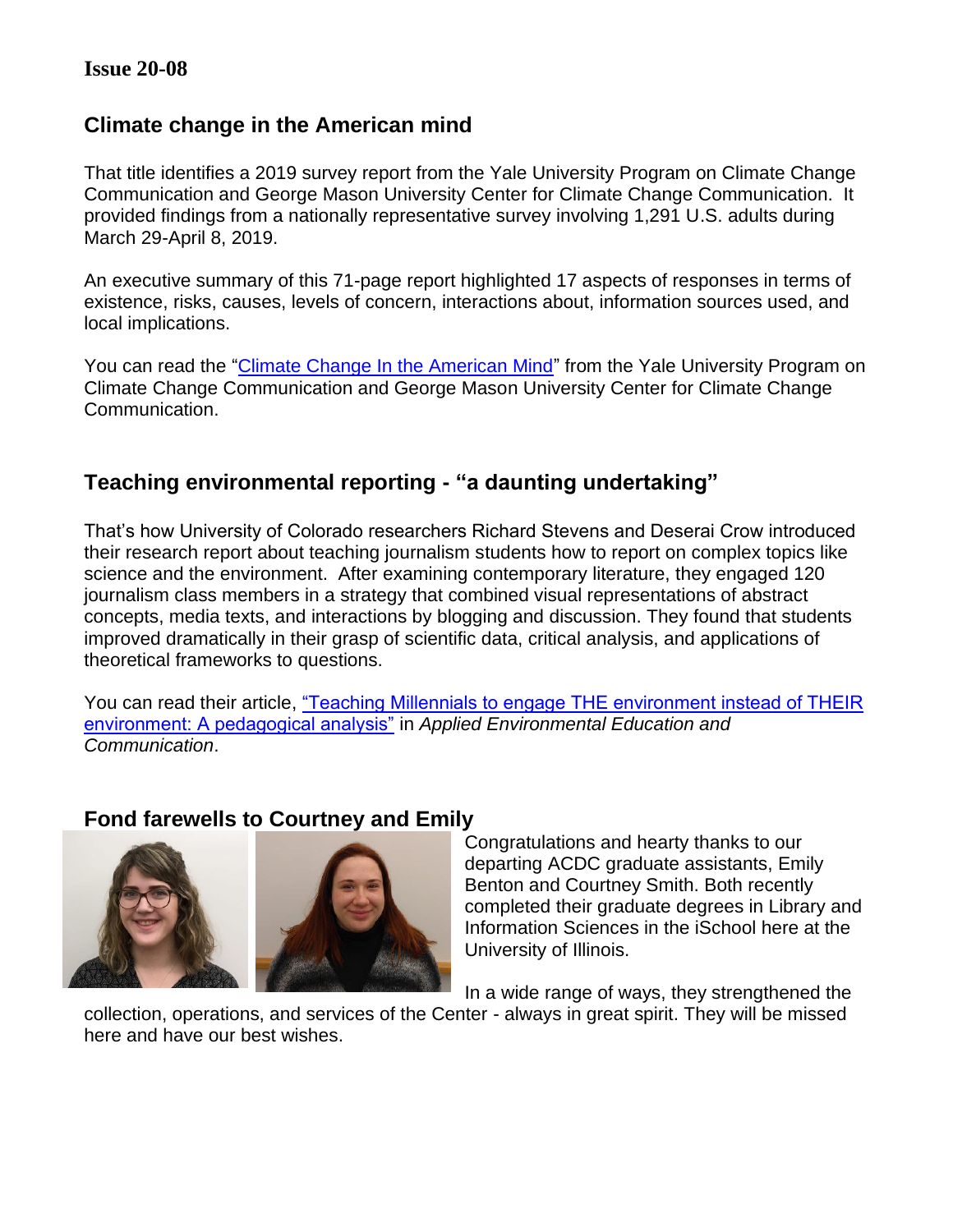## **What Czech food producers experienced using regional food labels: Mixed results**

This 2019 journal article involved promotion of local foods. It featured results of a telephone survey among 208 producers who used the Czech "Regional Food" quality label. Reported findings:

- Producers saw a positive improvement of sales following acquisition of the label.
- They did not notice greater interest in their products during campaigns to support awareness of the Regional Food label.

Findings prompted a recommendation that it is *worthwhile* to keep the regional food label but improve its visibility by better marketing support. Examples included more visible and frequent local events and more assistance in securing new distribution channels, such as government institutions, schools, and hospitals.

You can read the article ["Benefits of regional food quality labels for Czech producers"](https://dx.doi.org/10.18461/ijfsd.v10i2.12) at *Journal on Food System Dynamics*.

## **Communicator events approaching**

Uncertainties of the COVID-19 health issue continue to prompt flexible event planning. Here are plans of which we are aware, with website addresses you can use to track updates.

September 15-17, 2020 (*virtual conference rescheduled from on-site in June*) "Spice up your creativity." Virtual Institute of the Cooperative Communicators Association (CCA).

Information:<https://www.communicators.coop/>professional-development/cca-institute

November 14-18, 2020 (*on-site conference rescheduled from July 25-29*) "Ag Media Summit 2020." AMS is a gathering of agricultural media and communications professionals in Kansas City, Missouri. It involves AAEA – Agricultural Communicators Network, Livestock Publications Council, (LPC), and Connectiv Ag Media Council. Information:<https://agmediasummit.com/>

November 18-20, 2020 (*virtual convention rescheduled from on-site*) Annual convention of the National Association of Farm Broadcasting (NAFB) will be held virtually. Additional information on the set-up and registration for registrants and Trade Talk exhibitors will be announced by September 1.